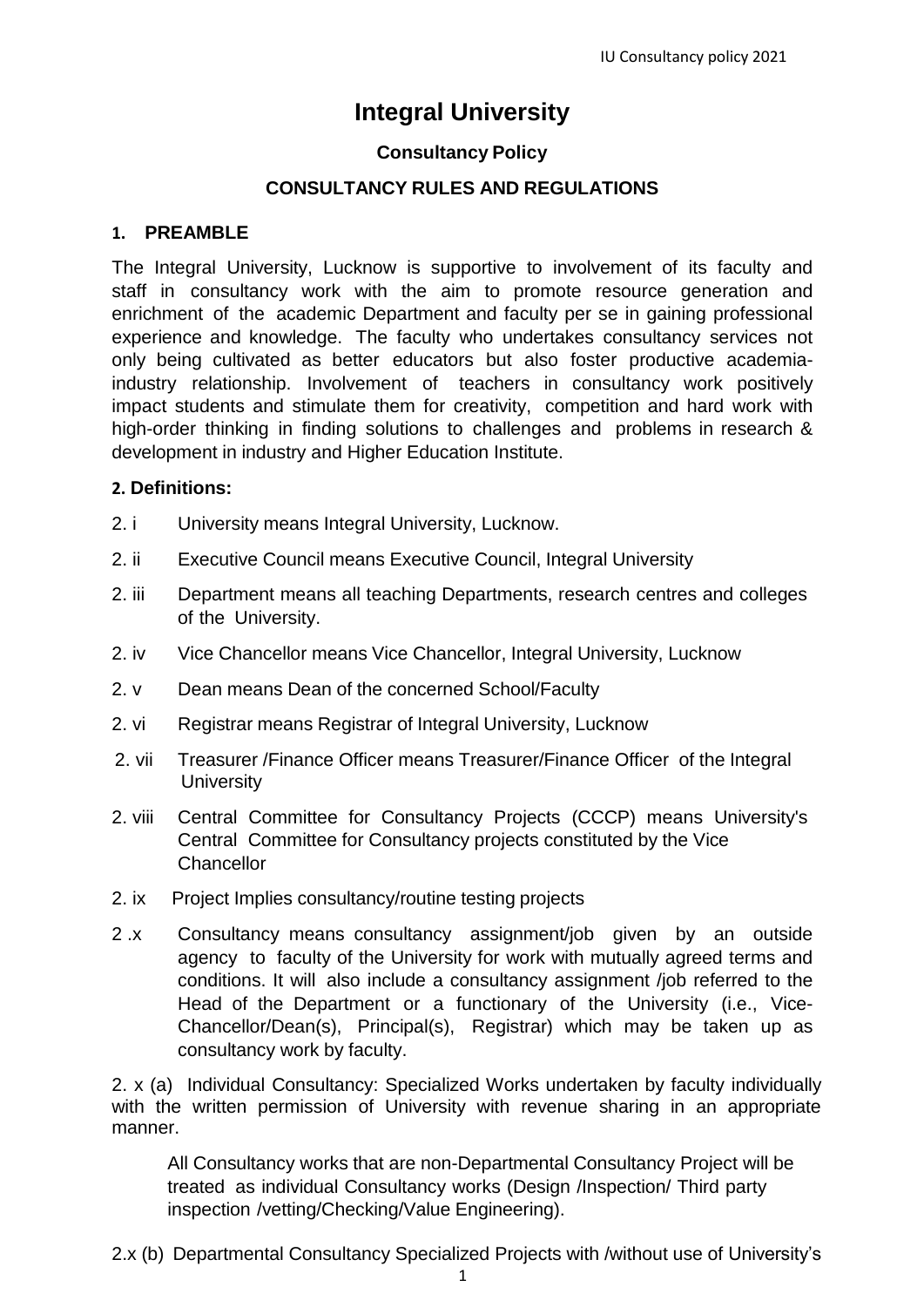lab facilities/infrastructure.

Consultancy works referred to the Head of the Department or any other functionary of the University (i.e., Deans or Vice Chancellor) may be taken up as Departmental Consultancy project. Similarly, a project referred to an Individual faculty member may be taken up as Departmental Consultancy Project at the request of the faculty member. Normally, Consultancy Projects involving muti-disciplinary / Inter Departmental inputs or requiring usage of huge facilities, and projects which are expected to run for a long period shall be taken up as Departmental Consultancy Projects. The Pls of Departmental projects will be appointed by Project Monitoring Committee (PMC) on the basis of seniority, experience, field of specialization and availability of funds. A Departmental Consultancy Project can have one or more Investigators as per requirement as decided by PMC. All routine Testing Field work in the Departments shall be undertaken only as Departmental consultancy.

- 2. x(c) Routine Testing project implies those testing works where the rates are fixed by the PMC of the Department. The concerned Head of the Department in consultation with PMC will appoint PI from among the willing faculty members of the concerned specialization of the Department with at least 1 year or more permanent service.
- 2. xi Sponsor / Client means the organization that offers a Project to the University and provides necessary financial inputs for successful and timely completion of the project.
- 2. xii Principal Investigator (PI) Is a regular member of the faculty/Researcher/Engineer of the University with necessary expertise and competence to undertake consultancy work. Normally, the faculty/engineer who submits the project proposal, negotiates with the client, and Is instrumental in getting the project funding is appointed as the Principal Investigator (PI).
- 2. xiii Co-Principal Investigator (Co-PI) is a member of the faculty /Researcher/Engineer of the University (Including Emeritus Fellow, Chair faculty, Visiting Professor/ BSR Fellow co-opted by the Heed of the Department /Principal Investigator (PI) to work jointly with him /her on the project
- 2. xiv Consultant: Consultant is an Individual or government /public/private sector undertaking/Company engaged for a specific period to carry out specific job.
- 2. xv Project Staff means a persons appointed as per the requirement of project.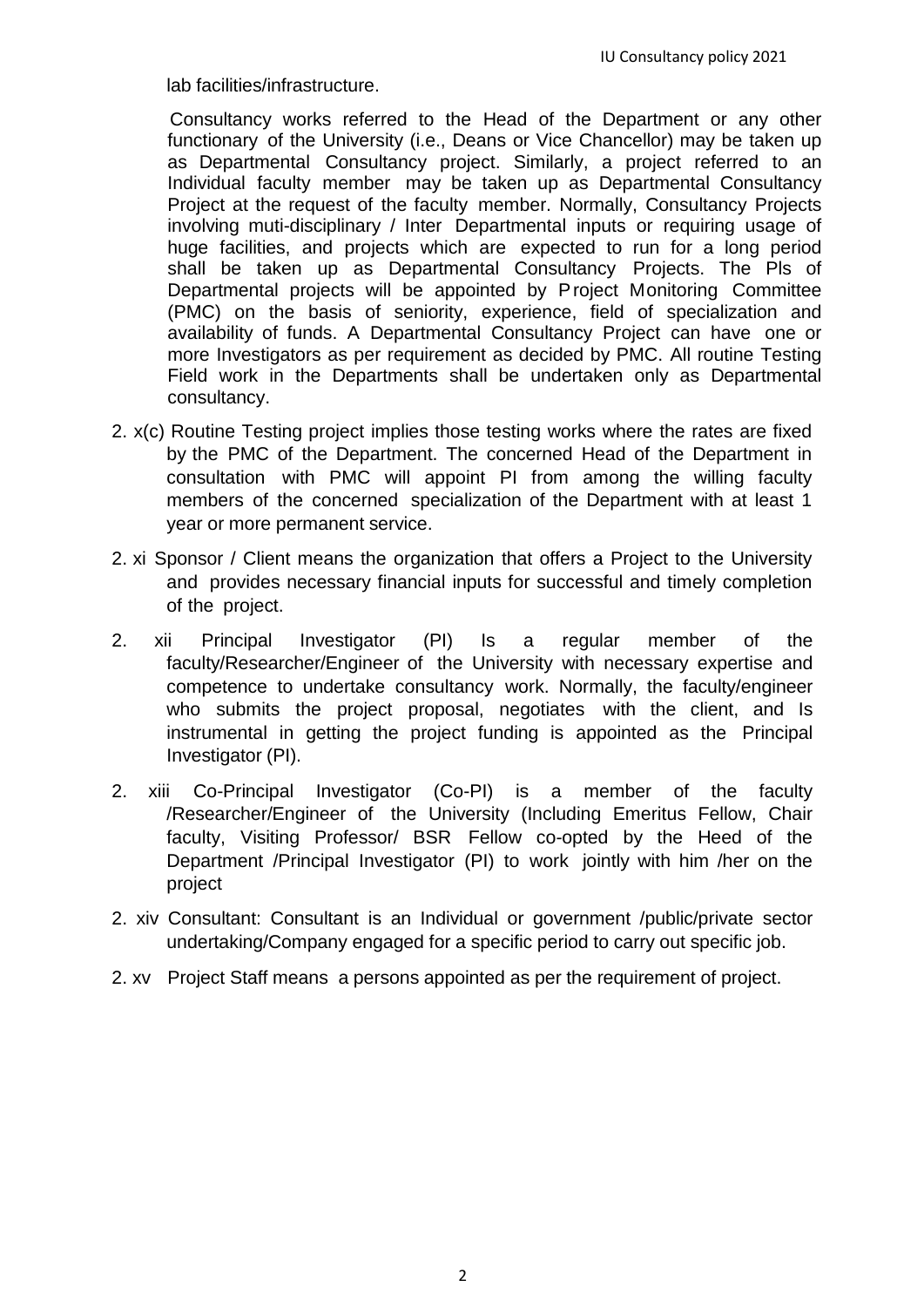2.xvi Project Monitoring Committee; Project Monitoring Committee (PMC) means the Departmental Committee constituted to monitor Consultancy projects with the approval of Vice Chancellor. For large projects, with contracted amount of more than 10 lacs, the Central Committee for Consultancy Projects (CCCP) will be the monitoring agency.

#### **3. General Rules**

- **3. i** For all consultancy work standard rules shall be followed as delineated below:
	- a) Advertisement of core competence of University in Print /Electronic Media.
	- b) Preparation of Beautiful Brochure and publication material.
	- c) Liasioning with various Development Departments of Provincial & Central Govts. /Major Clients.
	- d) Collaboration with major consultancy organizations at State, Central, National and International Level.
	- e) Preparation of Expression of Interest.
	- f) Submission of Inception Paper.
	- g) Submission of Technical & Financial proposals.
	- h) Presentation of proposals if so required by potential client. Preparation of CVs of Experts .
	- i) Negotiations
	- j) Signing of Agreement/MoU.
	- k) Field works.
- 3. ii All funds in connection with Project shall be received in the name of the Treasurer, Integral University, Lucknow, by cheque, draft or Internet banking transfer. The Accounts of Project /UF/DF shall be maintained by Finance Section. No funds shall be received in any other Bank account or Instrument and/or in cash.
- 3. iii Consultancy project from any client can be taken up as per University rules. For consultancy work involving only site visit or personal discussion a minimum amount of Rs.5,000/= per man-day for Faculty /Researcher /Engineer and Rs 1500/= per man- day for technical / non-academic staff may be charged, besides travel, lodging and boarding which will be paid by the agency on actual basis.
- 3. iv Report(s) and data collected/obtained out of project will be the joint Intellectual Property of the client and the consultants. These can be used by the client for his own use only and cannot be disclosed to a third party without prior consent of the client and the Principal Investigator of the consultancy project.
- 3. v The Intellectual Property Right (IPR) policy of the University shall be applicable in general; however, if there is a condition in MoU signed between the client and PI, regarding the IPR issue that will take precedence over the condition laid down in the above para.

The report of the consultancy project shall be maintained by PI and Head of the Department each for a period as per rules from the date of closure of the project and for routine testing.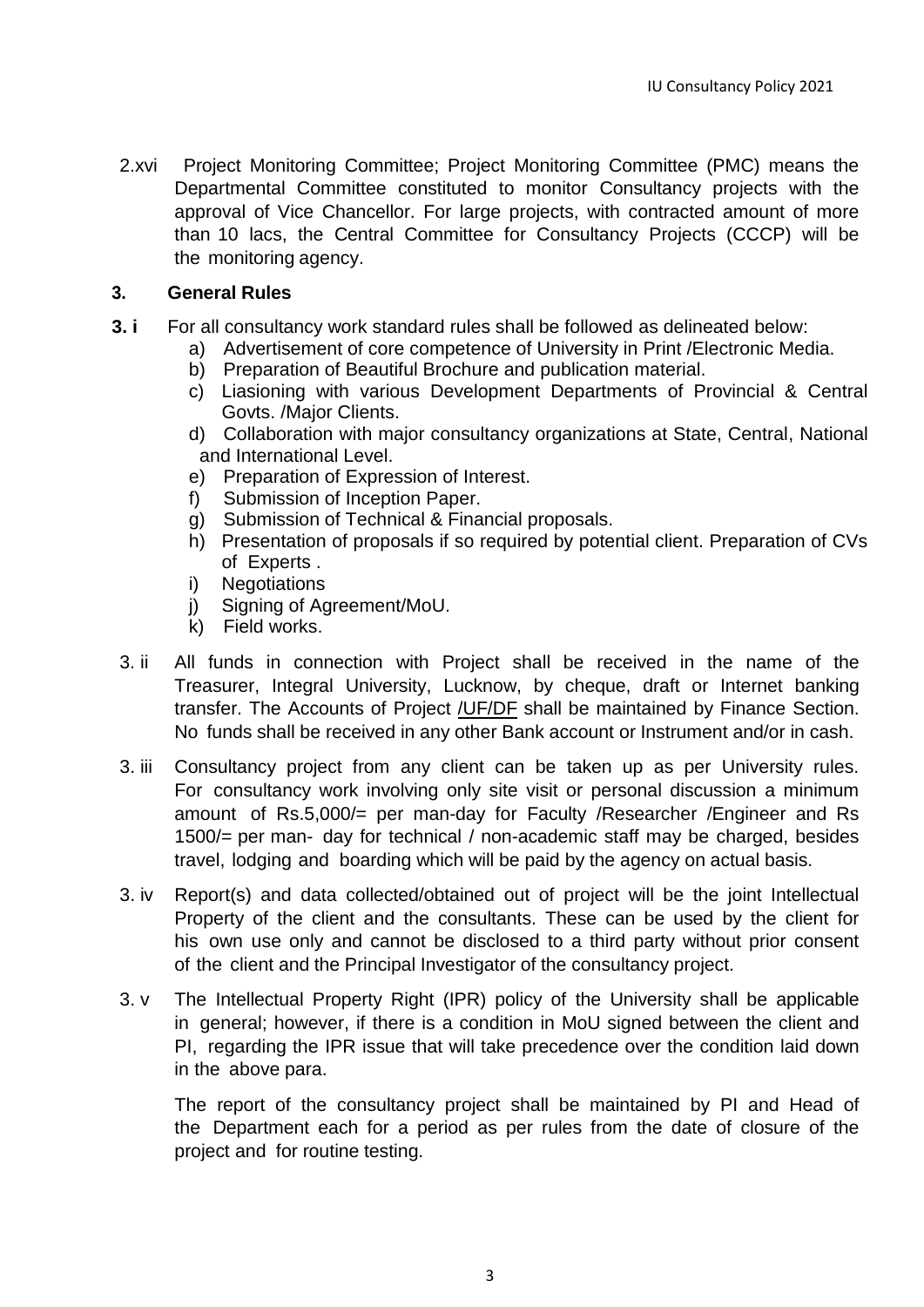- 3.vi If a prima-facie case of malpractice and or misconduct is established by a factfinding committee against a staff member in connection with project(s), the Vice-Chancellor on the recommendation of concerned Dean of the Faculty may prohibit the concerned staff member to take part in any new project either as Principal Investigator or Co- PI till such time when final decision is taken by the appropriate authority in the matter. However, in such cases the concerned staff member will be expected to compete his/her obligations in the ongoing project(s) with which he/she is connected, in order that the ongoing projects and obligations to the client do not suffer.
- 3.vii All purchases including departmental funds (DF), shall be made through Purchase Department as per University rules.

## 4. **COMPOSITION OF COMMITTEES**

- 4. 1 Consultancy Project Monitoring Committee. For routine monitoring of projects there shall be a Departmental **Project Monitoring Committee (PMC)** comprising the following:
	- a) Head of the concerned Department
	- b) Senior most Professors of the Department /School
	- c) One Senior Assistant Professor/ Associate Professor of the School as nominee of Head of the concerned Department
	- d) One Senior Assistant Professor /Associate Professor of the Department¬Member Secretary

One Co-opted member by the Head of the Department/ Nominee of Head of the concerned Department shall be the Member Secretary of the PMC.

- 4. ii Central Committee for Consultancy Projects- For overall supervision and monitoring of consultancy by the University Departments/ Centre's / Colleges and of large projects (50 Lakh or more or specialized or inter departmental or inter disciplinary) the **Central Committee for Consultancy Projects (CCCP)** with the following composition shall review and assess the progress and status of consultancy of Department periodically (at least once in a quarter year or whenever required ) for equitable distribution and timely completion of the large projects. The committee may also advise Principal Investigator in any other matter on the project.
	- a) Vice Chancellor- Chairman
	- b) Dean(s) of the Schools
	- c) Head of the concerned Department or his nominee.
	- d) Member Secretary of the PMC of the concerned department
	- e) Concerned Principal Investigators in case of specialized / personal project
	- f) One expert in relevant field from outside the University if required or representative of the client, if required by sponsor/client.
	- g) Finance Officer (Non-Member)
	- h) Co-opted member, if required.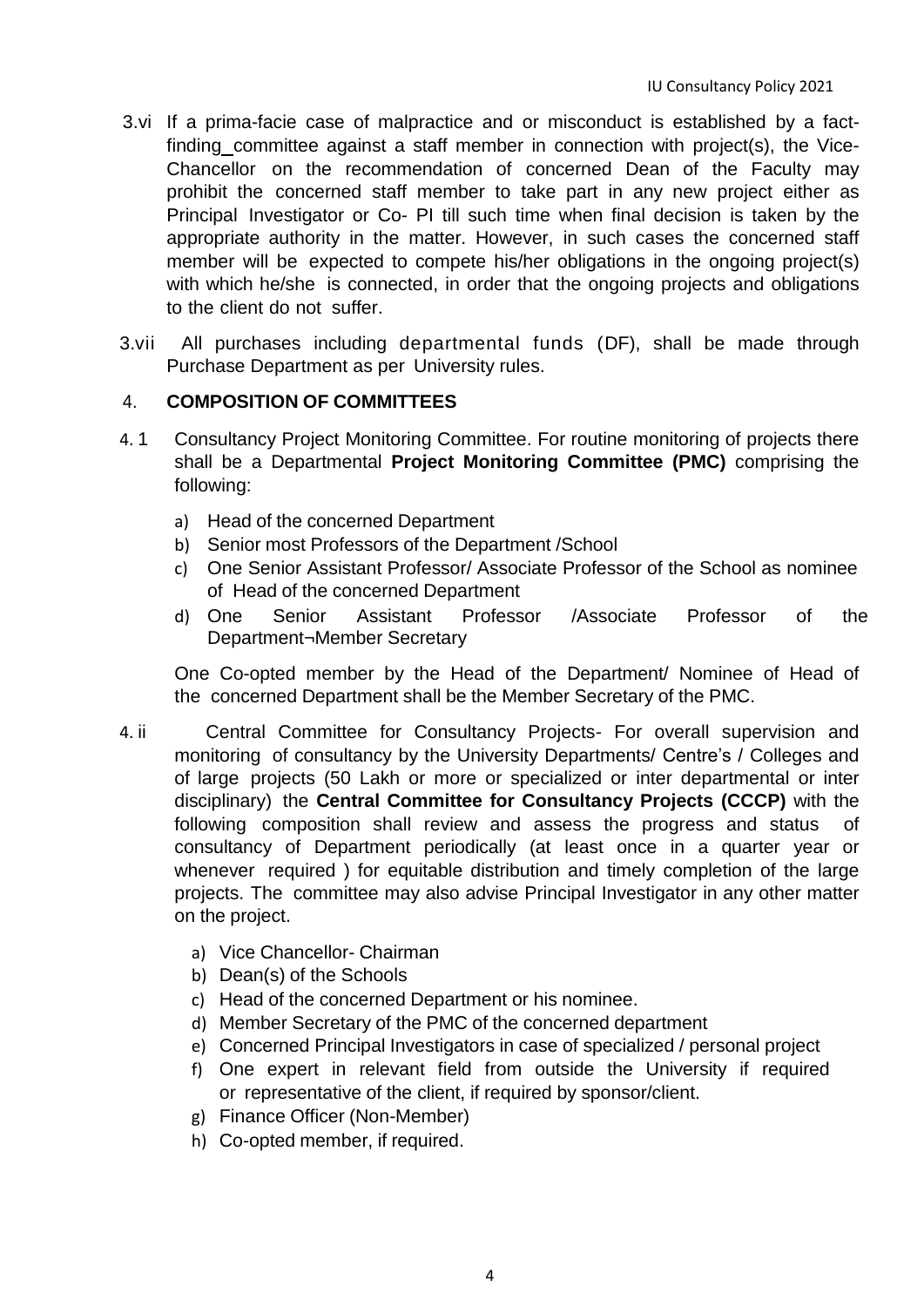# **5. Manpower**

## **5.1 Contractual Project Staff**

- 5.1(a) The project staff shall be appointed for assisting /working on the project as per prescribed selection procedure. Designation. Qualifications, and experience requirements on consolidated fellowship/ emoluments. The Project staff shall work for accomplishing the objectives of the project.
- 5.1 (b) Open selection will be held for all project positions through walk-in interview.
- 5.1 (c) Appointments on all project position shall be made only for the duration of the project. It will be purely temporary in nature.
- 5.1 (d) Appointment of project staff on ad-hoc basis against a project can be considered by Vice Chancellor on the recommendation of the P1 for a period not exceeding 89 days.
- 5.1(e) Contractual project staff appointed shall execute a Contract Agreement with PI at the time of joining with the explicit provision that the contract may be terminated by either side, the staff or PI or University by giving one month's notice or one month's consolidated emoluments in lieu of the notice.

#### **5.2 Student Assistants**

The PI may engage University students and pay them appropriately in accordance with the financial cushions of assignment out of expenditure head Irrespective of whether or not they are Fellowship/ Assistantship holders.

#### **5.3 Consultants**

The PI may, with the prior approval of Vice Chancellor, avail the services of individuals not in the University or Government Service as Consultants. However, the

amount payable to such Consultants(s) shall be limited to 15% of the total contracted amount in the consultancy project.

#### **6. Travel**

6.1 The most expeditious and convenient mode of travel should be used to minimize period of absence from the University, Admissible DA or actual boarding & lodging expenses will be paid on production of receipts, as per University rules. The tours shall be approved by PI.

Provided further that all air travel under Consultancy projects may be performed in economy class on low fare basis in the cheapest Airline.

Payment of Charges to travel agents for Ticket purchase assistance, Visa assistance, Insurance etc. shall be admissible from project funds.

Notwithstanding what has been stated above, If the sponsor, client has specified any condition(s) for travel under the project that shall be followed

6. ii Approval of Vice Chancellor will he required for all International Air Travel and any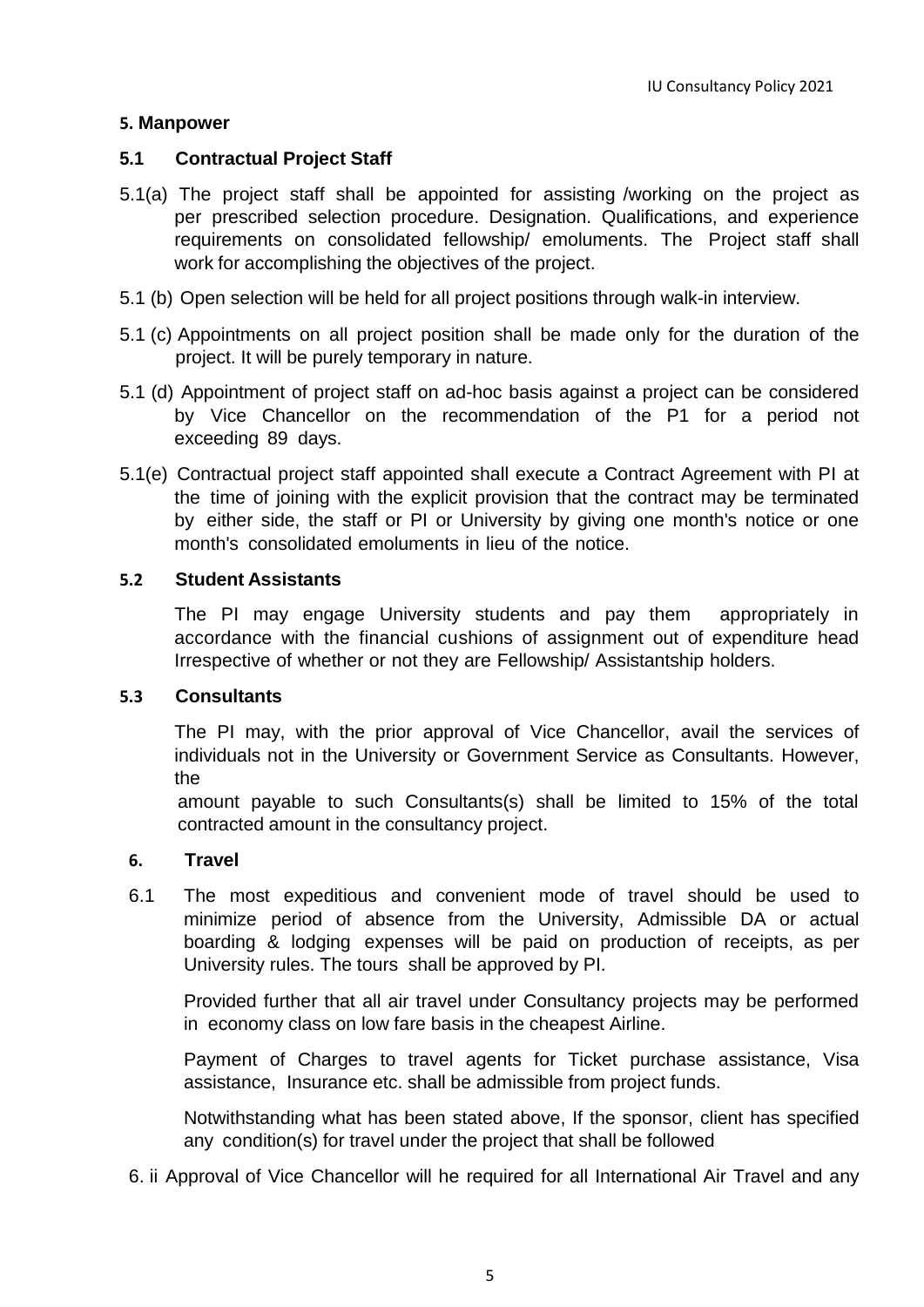deviations from the conditions listed above.

6. iii Out of Pocket expenses will be payable for the actual period of field work at the work place at the following rates according to the category of staff and will not be admissible for the journey days.

PI/Co- PI: Rs 1000 per day or part of a day.

Project Staff and others: Rs 400/ per day or part of a day

# **7. Finance and Accounts**

*The Excess of Consultancy Income over Expenditure be distributed broadly as follows:-*

*Individual Consultancy under Clause 2. x (a):* 

| Principal Investigator/Team Leader | 90%. |
|------------------------------------|------|
|                                    |      |

 *ii) University Share 10%*

*Departmental Consultancy under Clause 2.x (b):* 

|      | Principal Investigator/Team Leader        | $-15\%$ .                      |
|------|-------------------------------------------|--------------------------------|
| ii)  | Co-Principal Investigator/Dy. Team Leader | -10%                           |
| iii) | Remaining Team Members/                   | - 50% (in proportion to their  |
|      |                                           | involvement quantum of work).  |
|      | iv) Balance                               | -25% to respective Department. |

Note : *The Components of Cost Sheet are indicative and not exhaustive, thus can be changed in accordance with nature of assignment /project.*

A separate account head shall be maintained for each project by Finance Section. Finance Officer/Treasurer shall be responsible to ensure that there is no overrun of expenditure and also for the preparation/submission of audited statement of Accounts

Account of all the expenditure made shall be submitted by PI / HoD to Finance Department of the University, as per University rules. Expenditure in excess of 15% of the total contracted amount shall be approved by the PMC in case of departmental project and CCCP in the rest. Annexure I and II.

# **8. Utilization of Department Fund (DF)**

DP can be utilized for following purposes:

- a. Development of Departmental Infrastructure facilities like laboratory equipment, Class room furniture, committee end conference room furnishing / renovation.
- b. Repair, Maintenance of AMC of equipments
- c. Repairs and maintenance of office and labs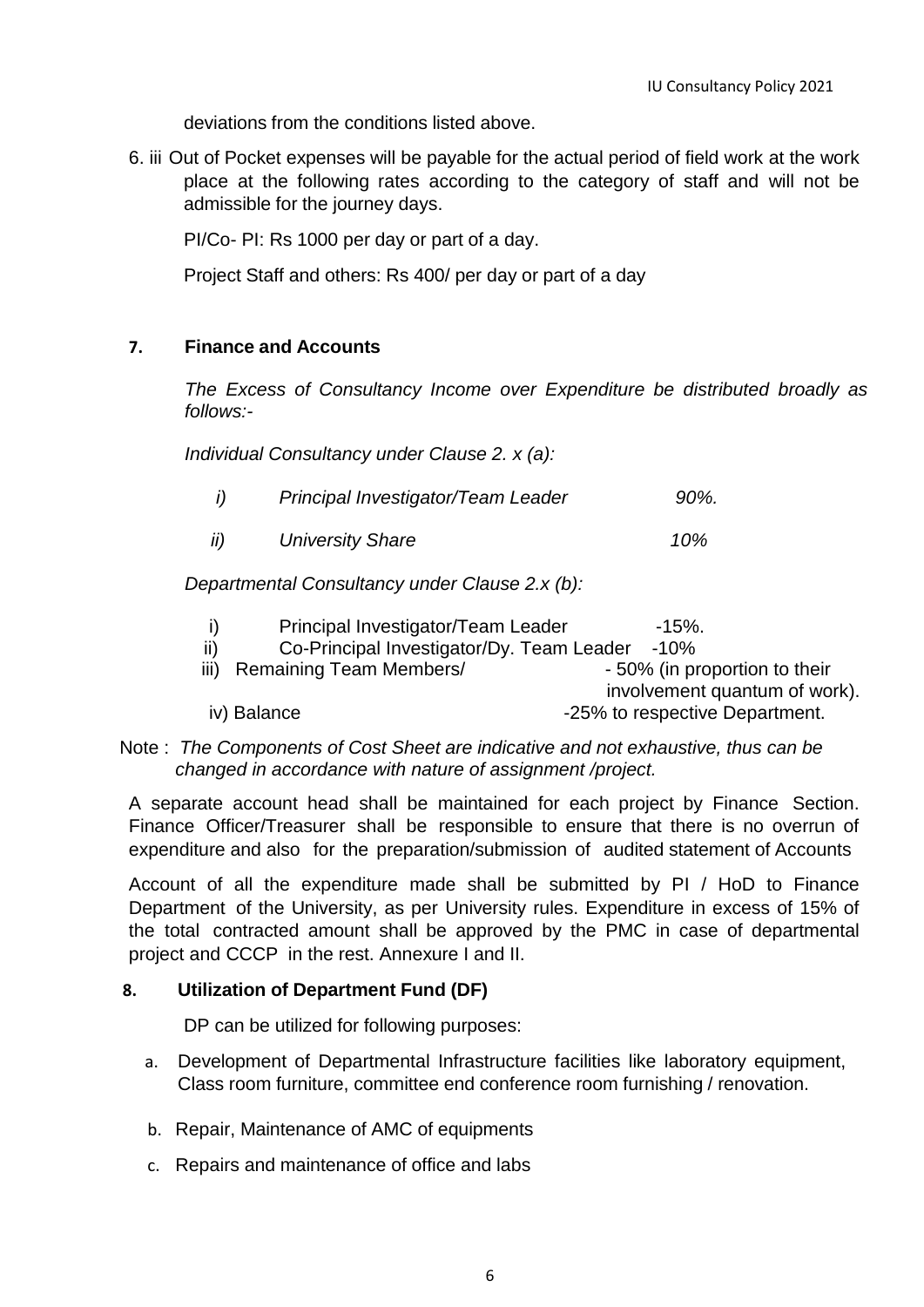- d. Seed money for holding conferences /workshops, seminars etc. Travel (domestic and abroad) and related expenditure for PI/Co-PI student or outside expert
- e. Exploratory visits
- f. Engagement of project staff
- g. Fee and related stationary expenditure for acquiring training /qualification{s) Membership fee of professional societies
- h. Books, journals related stationary, computer consumables and any storage media
- i. Office peripherals, furniture for lab and offices, instrument, computer (all types) and peripherals, etc.
- j. Project correspondence, hospitality and miscellaneous expenditure or any other purpose recommended by the PMC/CCCP.

The budget for utilizing DF may be recommended by the Project Monitoring Committee of the Department and approved by the Vice Chancellor. For any special requirements not covered above, a proposal may be sent by the PMC of the Department for consideration of the Vice –Chancellor.

#### **9. SPONSORS CLIENTS' SPECIFIC CONDITIONS**

Specific conditions of sponsor / client for designation(s), qualifications, and employment condition(s) for manpower and other related expenditure shall be followed.

## **10. EXCEPTION CLAUSE**

These guidelines shall normally be applicable to all Consultancy Projects in the Departments /Centres, etc. of the University. However, any changes required which do not constitute policy change may be approved by Vice Chancellor on the recommendations of School Dean.

#### **11. CONSULTANCY PROJECT INITIATION AND MANAGEMENT**

- 11. 1 Each project will have a Principal Investigator (PI) who will be a faculty member/employee staff in the service of the University. He will be responsible for:
	- a. Expression of Interest (EoI)
	- b. Planning of the work to be done
	- c. Co-ordination and execution of the work
	- d. Handling all communications with the client
	- e. Writing intermediate and final reports according to the nature of consultancy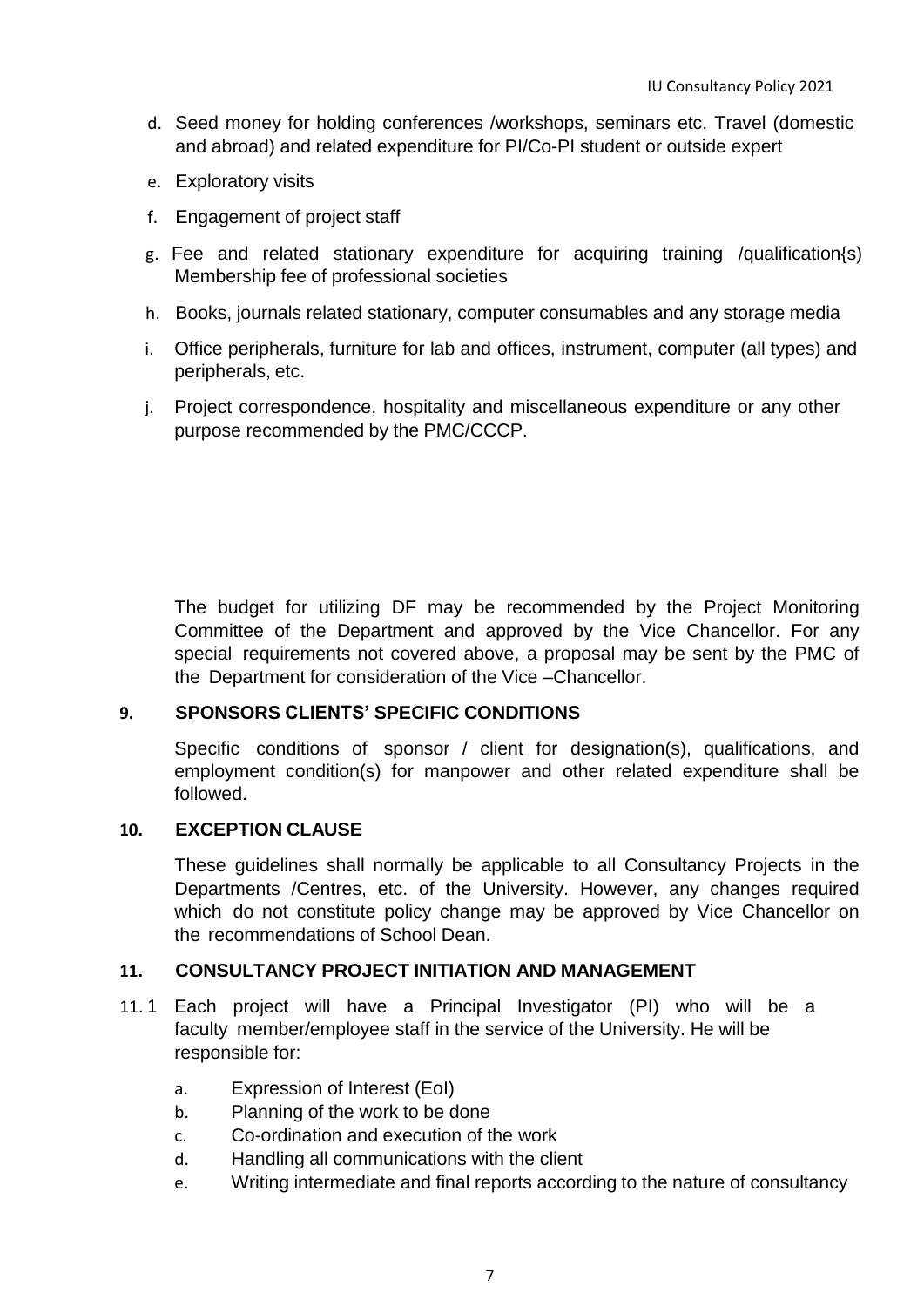- f. Signing the memorandum of Understanding (MoU) or agreement with the sponsor/client, if required as per existing University rules.
- 11. 2. The PI will at his discretion, co-opt other faculty members as Investigators. Any other Scientist/Engineer so permitted by the Vice Chancellor can be co- opted as investigator.
- 11. 3 The PI will prepare consultancy project proposal in conformity with
	- a. Approved designation and emoluments/fellowship rates for the project staff with qualification, experience as specified by the University.
	- b. Cost of the proposal in conformity with the rates approved by the MPC/CCCP as the case may be.
	- c. Other guidelines for the Consultancy project, and
	- d. Rules, regulations and Statutes of the University.
- 11. 4 All consultancy projects shall be sent through the Head of the Department to Registrar for onward transmission to the client
- 11. 5 It shall be the responsibility of the PI to get project work completed satisfactorily within the sanctioned grant and duration.
- 11. 6 The PI shall ensure that the Head-wise expenditure does not exceed the budgetary allocation.
- 11. 7 The PI shall maintain details of equipments purchased out of the consultancy project funds separately for each project and send a copy of the record to finance officer for placing the same before the respective Auditor for verification or any other purpose as and when required.
- 11. 8. The PI shall be responsible for the maintenance of the laboratory record Book (LRB) as required for IPR submission and periodical and /or final technical reports compilation of the consultancy project work for submission to the client as required.
- 11. 9 The PI shall write to the Finance officer for timely release of funds with a copy to Registrar/Vice Chancellor for follow-up, if necessary.

When an individual is approached for the work, he/she will normally be the principal investigator (except routine testing). If the project is referred to any other functionary of the University the Principal Investigator would be identified by the CCCP.

- 11.10 All proposal received, even directly from the client to the Individual faculty/scientists/engineer shall be placed before the PMC/CCCP as the case may be, before final acceptance. The acceptance letter of a proposal shall be sent to the client only by the PMC/CCCP and not any Individual faculty /Scientist /engineer
- 11. 11 Consultancy work may only be undertaken by the permanent faculty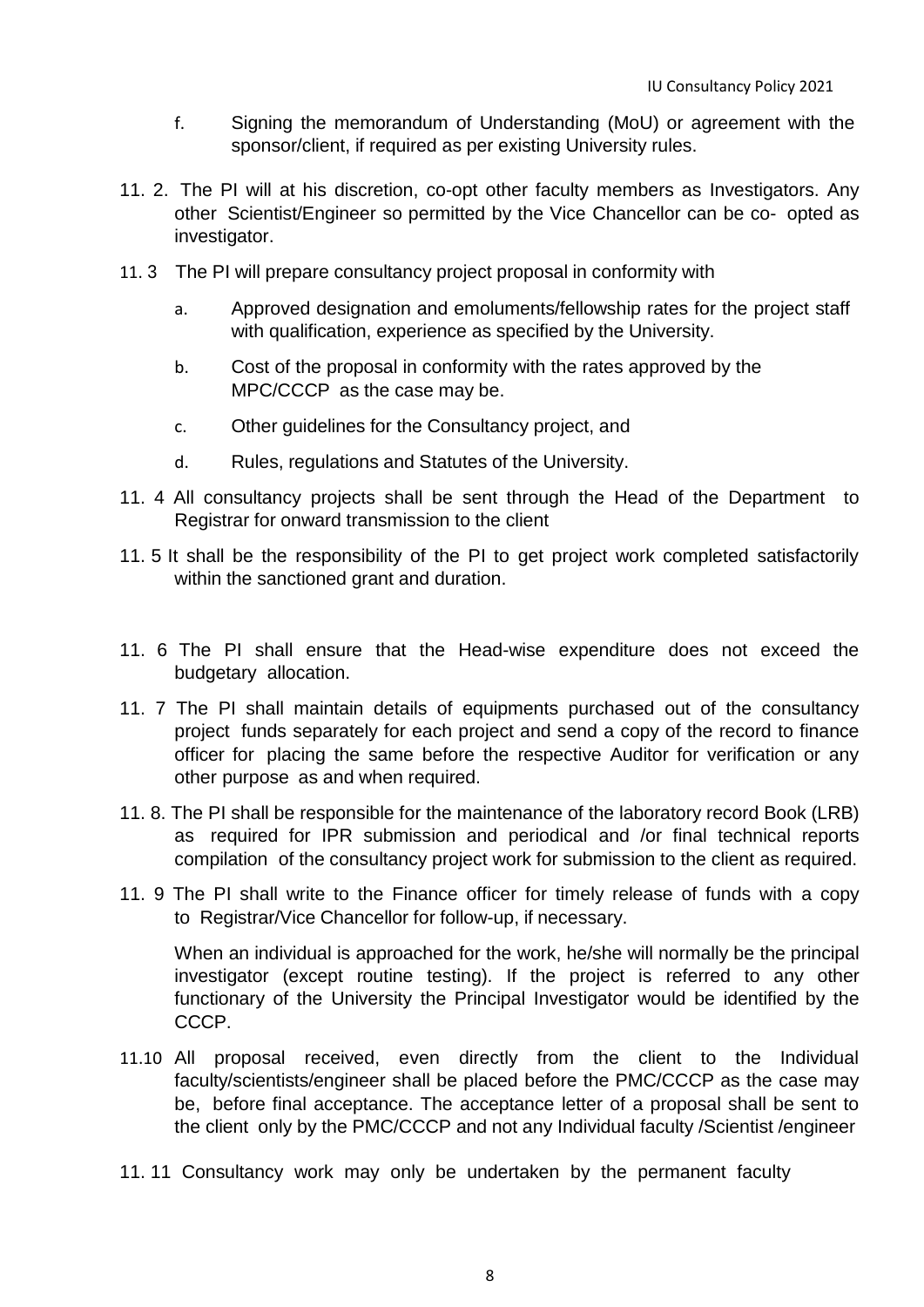/scientist/engineer with no less than three years permanent service in the University

No retiring faculty member be allowed to submit a consultancy project proposal as Principal Investigator (PI), if project's duration extends to one year or more beyond his/her date of superannuation, or II more than half of the proposed duration of the project fells beyond the date of retirement of the PI.

- 11. 12 The retired faculty/scientist/engineer working as Emeritus Follow be allowed to continue as Principal Investigator In the ongoing consultancy projects, provided the sponsor(s)/ client(s) do not have any objection.
- 11. 13 If the PI leaves the university, retires or proceeds on leave or is not available for some other reason, Vice Chancellor, on the recommendation of the PI, may appoint a new Pt, who will assume the powers and responsibility of the Pl. The new PI will also give an undertaking to complete the project with the left-over funds and time, to the Vice Chancellor through School Dean, Head of the Department however, in exceptional circumstance, a retired faculty member may continue to work as PI with the approval of the Vice Chancellor.
- 11. 14 Completion/ Closure of Project

Project file will be closed with the submission of final project report, final settlement of accounts etc.

A project is normally expected to be closed soon after the due date of completion as stipulated in the original project proposal, unless extension has been sought and granted. For consultancy projects which are not closed by the PI as scheduled, the finance office will take action for project closure at the end of the financial year in which the stipulated date of completion falls. The unspent balance in such cases will be transferred to the Department after due notice to the PI and Head.

All Stock Registers pertaining to consultancy projects will be deposited in the Departmental Office after the concerned projects are completed and closed.

#### **12. BUDGETARY NORMS**

- 12. 1 Refer section 3.0 for Funds transfer by the client.
- 12. 2 The total agreed charges of a Consultancy project will consist of the University share, actual expenses and the remuneration to be disbursed to the faculty and staff. The actual expenses should cover the following cost related to the project.
	- a. Consumable materials
	- b. Permanent equipment to be procured/ fabrication of equipment or models, if any.
	- c. Travel expenses in connection with the project work.
	- d. Computational or other charges payable to the University (If not available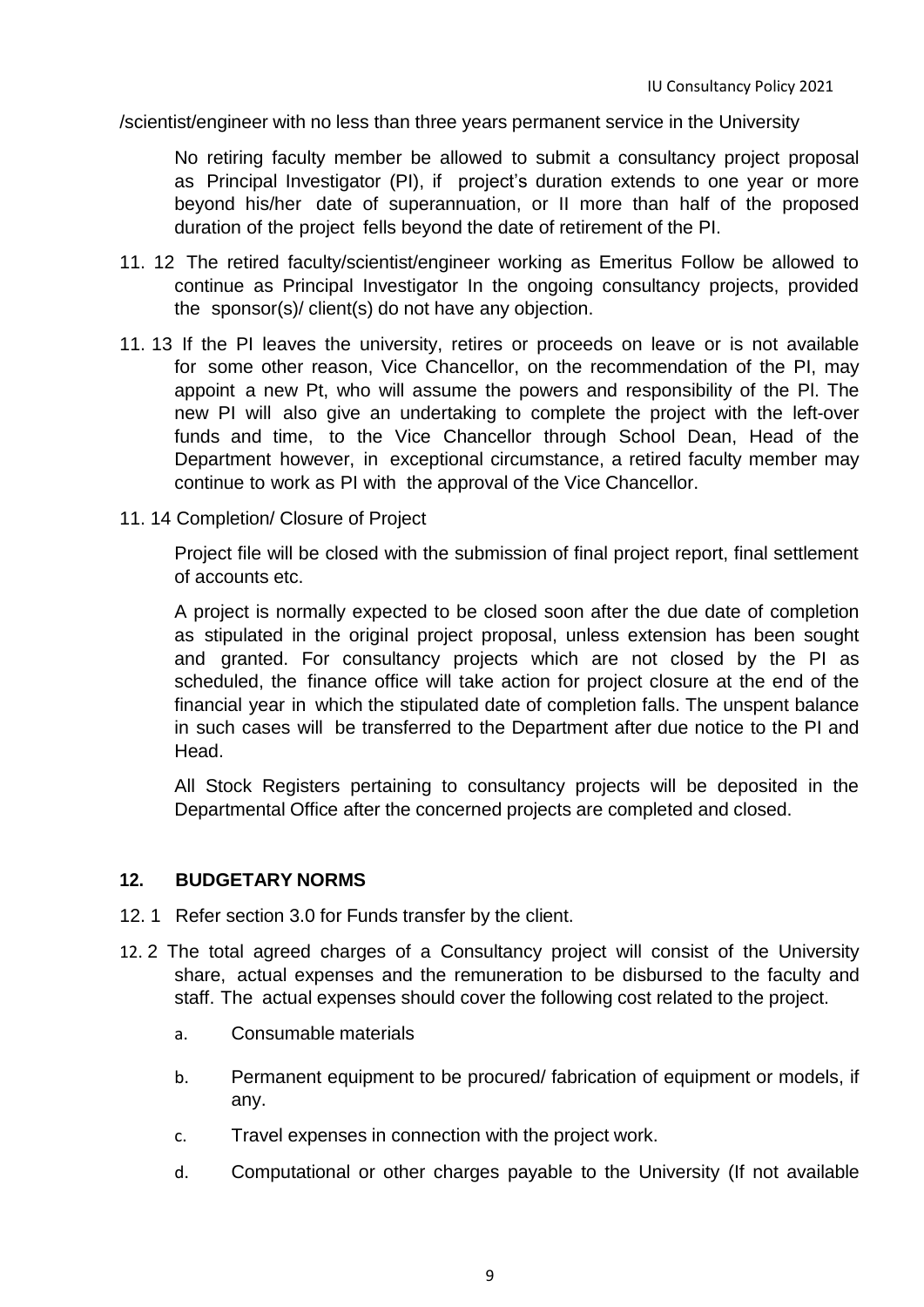with the PI) or any other outside agency.

- f. Charges to be paid for the use of specific equipment in the Department (if not under the control of PI) in Central facility of the University or elsewhere.
- g. Contingent expenses to cover cost of supplies, preparation of report typing, word Processing, drawing, drafting, stationery, reproduction, buying books and journals, membership fee for professional societies, postage, courier, mobile phones).
- h. Expenses for work to be carried out on payment basis, remuneration to student assistants.
- i. Any other costs considered appropriate.

Service tax will be applicable as per government rules excluding inter departmental consultancy within University.

# **13. COLLABORATION WITH OUTSIDE ORGANIZATIONS**

If collaboration is with other Govt. Public Sector/private sector organizations, the nature, scope and budget of the proposed arrangement have be specified while submitting the project proposal for approval.

#### **14. Indemnity / Liability:**

The liability, if any, for University arising out of or in connection with Consultancy Services shall be subject to a ceiling of the amount actually received by University from the client.

#### **15. Publication of Results**

Investigator(s) will have the right to publish the work carried out during consultancy work unless the client have an agreement under which their prior permission is required. In such cases, the draft manuscript will be submitted to client before publication for seeking no objection. If no response/objections in writing are raised within one month of submission, it will be assumed that the sponsor/client have no objection to the publication.

#### **16. Arbitration**

In the event of any dispute or differences arising at any time between the parties relating to consultancy project or any clauses or matter specified therein, such disputes shall be resolved by mutual negotiation. If, however, such negotiations do not help, the dispute should be finally settled by arbitrator appointed by the Vice Chancellor.

Note: Jurisdiction: All legal cases shall be subject to jurisdiction at Civil Court at Lucknow/High court of judicature at Lucknow.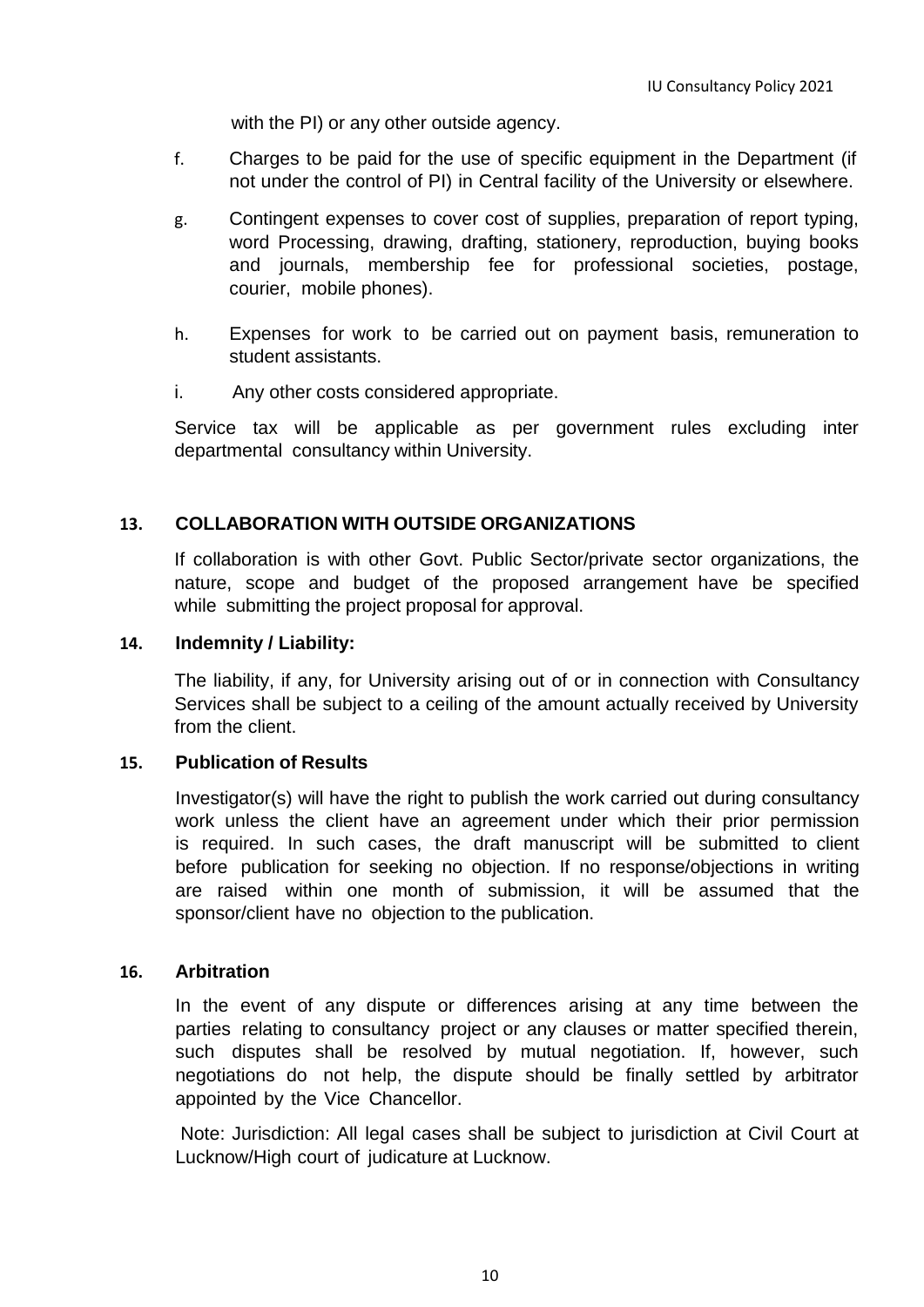#### **Annexure-1**

#### **COST SHEET FOR CONSULTANCY ASSIGNMENT:.**

# **A. Salaries of Faculty Members / Experts enrolled with University:**

| S.No.          | <b>Name / Area of Expertise</b> | <b>Salary</b><br>/Month | <b>Total</b><br>involvement | <b>Total Salary</b> |  |
|----------------|---------------------------------|-------------------------|-----------------------------|---------------------|--|
|                |                                 |                         | (Months)                    |                     |  |
|                |                                 |                         |                             |                     |  |
| $\overline{2}$ |                                 |                         |                             |                     |  |
| $\overline{3}$ |                                 |                         |                             |                     |  |
| $\overline{4}$ |                                 |                         |                             |                     |  |
| 5              |                                 |                         |                             |                     |  |
|                | Total Rs. (A)                   |                         |                             |                     |  |

# **B. Remuneration of Subject Matter Specialist:**

(if hired in accordance with the exigency of project)

| S.No. | Name/ Area of    | <b>Remuneration/</b> | <b>Total</b> | <b>Total</b>        |  |
|-------|------------------|----------------------|--------------|---------------------|--|
|       | <b>Expertise</b> |                      | involvement  | <b>Remuneration</b> |  |
|       |                  | <b>Month</b>         |              |                     |  |
|       |                  |                      | (Months)     |                     |  |
|       |                  |                      |              |                     |  |
| 2     |                  |                      |              |                     |  |
| 3     |                  |                      |              |                     |  |
|       |                  |                      |              |                     |  |
| 5     |                  |                      |              |                     |  |
|       |                  |                      |              | Total Rs. (B)       |  |

# **C. Investigators /Field Surveyors :**

| S.No. | <b>No. of Persons</b> | <b>Monthly</b> | <b>Total</b><br>involvement | <b>Total</b>  |  |
|-------|-----------------------|----------------|-----------------------------|---------------|--|
|       |                       | <b>Wages</b>   |                             | <b>Amount</b> |  |
|       |                       |                | (Months)                    |               |  |
|       |                       |                |                             |               |  |
|       |                       |                |                             |               |  |
| 3     |                       |                |                             |               |  |
| 4     |                       |                |                             |               |  |
| 5     |                       |                |                             |               |  |
|       |                       |                |                             | Total Rs. (C) |  |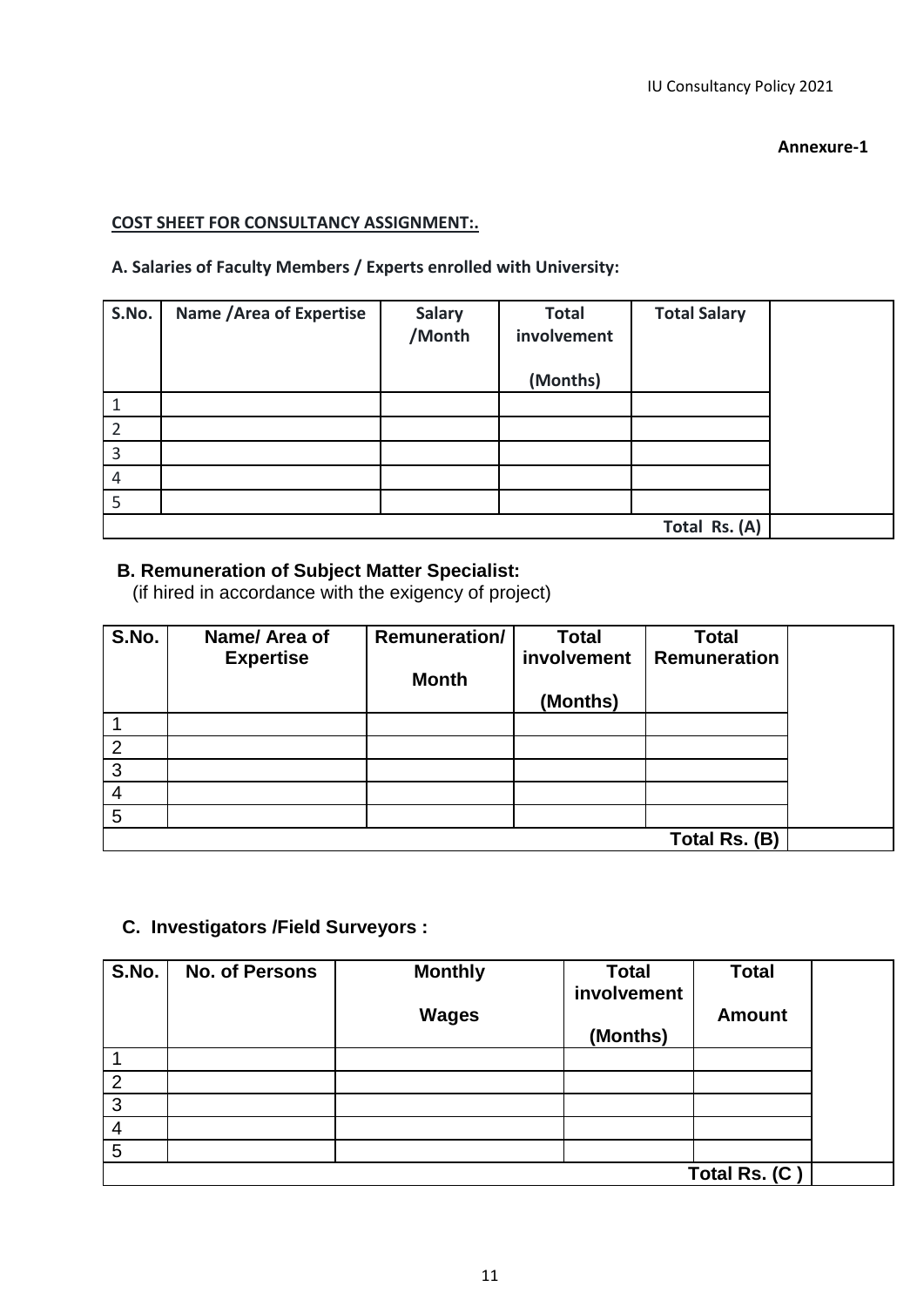# **D. Administrative & Computer Support :**

| SI.No.         | <b>No. of Persons</b> | <b>Monthly</b> | <b>Total</b> |
|----------------|-----------------------|----------------|--------------|
|                |                       | <b>Wages</b>   | <b>Month</b> |
|                |                       |                |              |
|                |                       |                |              |
|                |                       |                |              |
|                |                       |                |              |
|                |                       |                |              |
| <b>Rs. (D)</b> |                       |                |              |

# **E. Total Salaries, Remuneration & Wages = (A+B+C+D) :**

**Rs.\_\_\_\_\_\_\_\_\_\_\_**

**Amount**

# **F. Tours & Travels :**

| I.    | Air fare                                                  | Rs. |
|-------|-----------------------------------------------------------|-----|
| Ш.    | <b>Train Tickets</b>                                      | Rs. |
| III.  | <b>Bus Tickets</b>                                        | Rs. |
| IV.   | Vehicle for To & Fro till project area.                   | Rs. |
| V.    | Hiring of vehicles during field surveys                   | Rs. |
| VI.   | Fuel for hired vehicles<br>(Depending of terms of hiring) | Rs. |
| VII.  | Per Diem<br>(For food & out of pocket expenses            | Rs. |
| VIII. | Lodging / Stay Arrangement of team<br>members             | Rs. |

Total : I to VIII: Rs.\_\_\_\_\_\_\_\_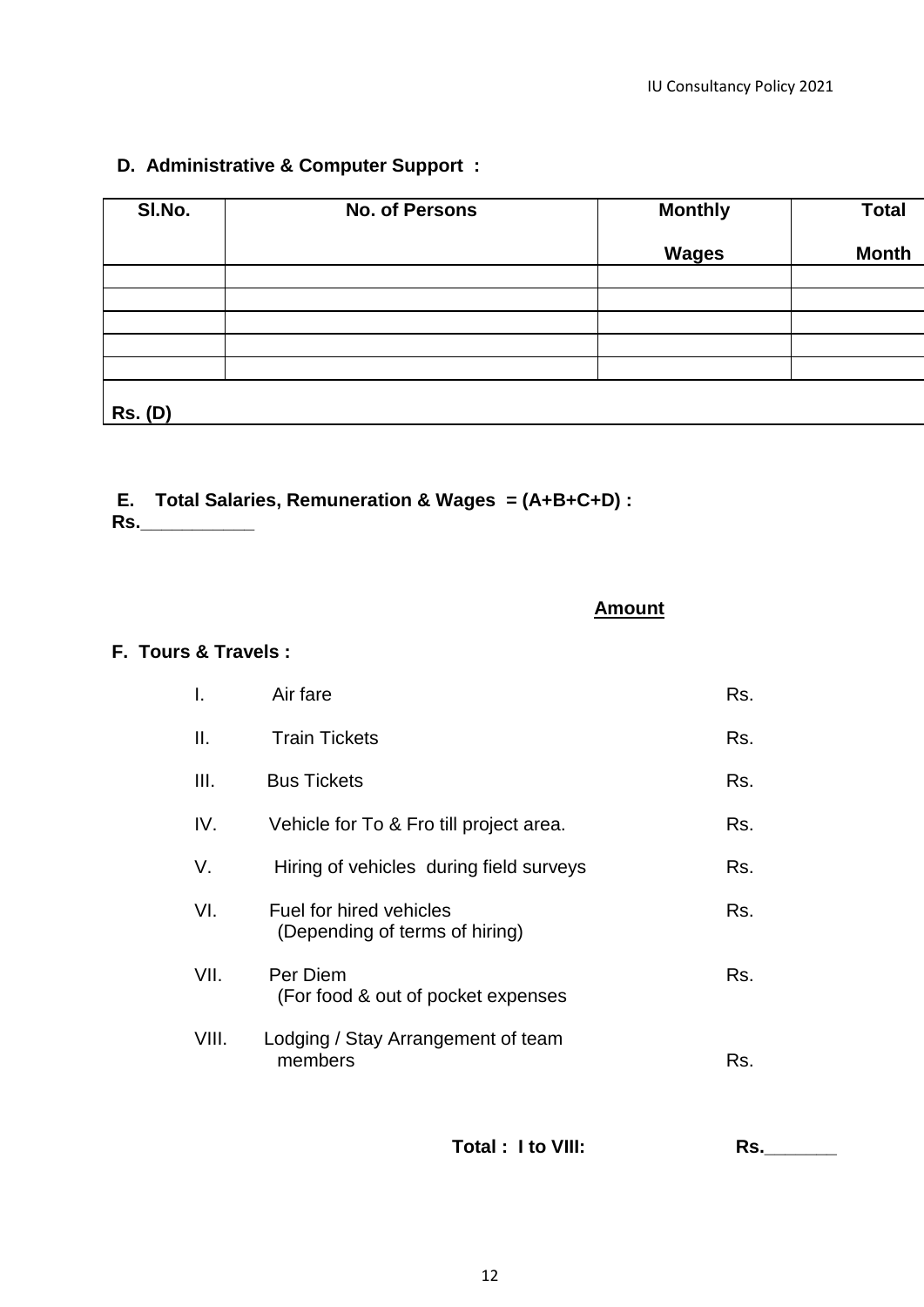#### **G. Printing & Stationary**

|      |                                                | Total (G) | Rs  |
|------|------------------------------------------------|-----------|-----|
|      | (No x cost of each report)                     |           |     |
| IV.  | Cost of Final Report                           |           | Rs. |
| III. | Cost of PP Presentation of Draft.              |           | Rs. |
|      | (No x Cost of each report)                     |           | Rs. |
| Ш.   | Cost of Draft Report to be submitted to Client |           |     |
|      | be used in consultancy assignment.             |           | Rs. |
|      | Estimated Cost of printing and stationary to   |           |     |

**H. Cost of Social Security Benefits of Staff & Backstage support extended to the Staff involved in Consultancy**

 **assignment (20% of E above.)**

|     | Total: $(E + F + G & H)$ |
|-----|--------------------------|
| Rs. |                          |

#### **J. Profit on assignment 20 % to 25% of I**

(While submitting the financial proposal this portion shall be loaded/

Spread over on other cost components. **Rs.** 

**K.** Equipment usage / cost of equipments procured specially for the project

if any.

**\_\_\_\_\_**

**L. Contingencies (Lumpsum) Rs.\_\_\_\_\_\_\_\_\_**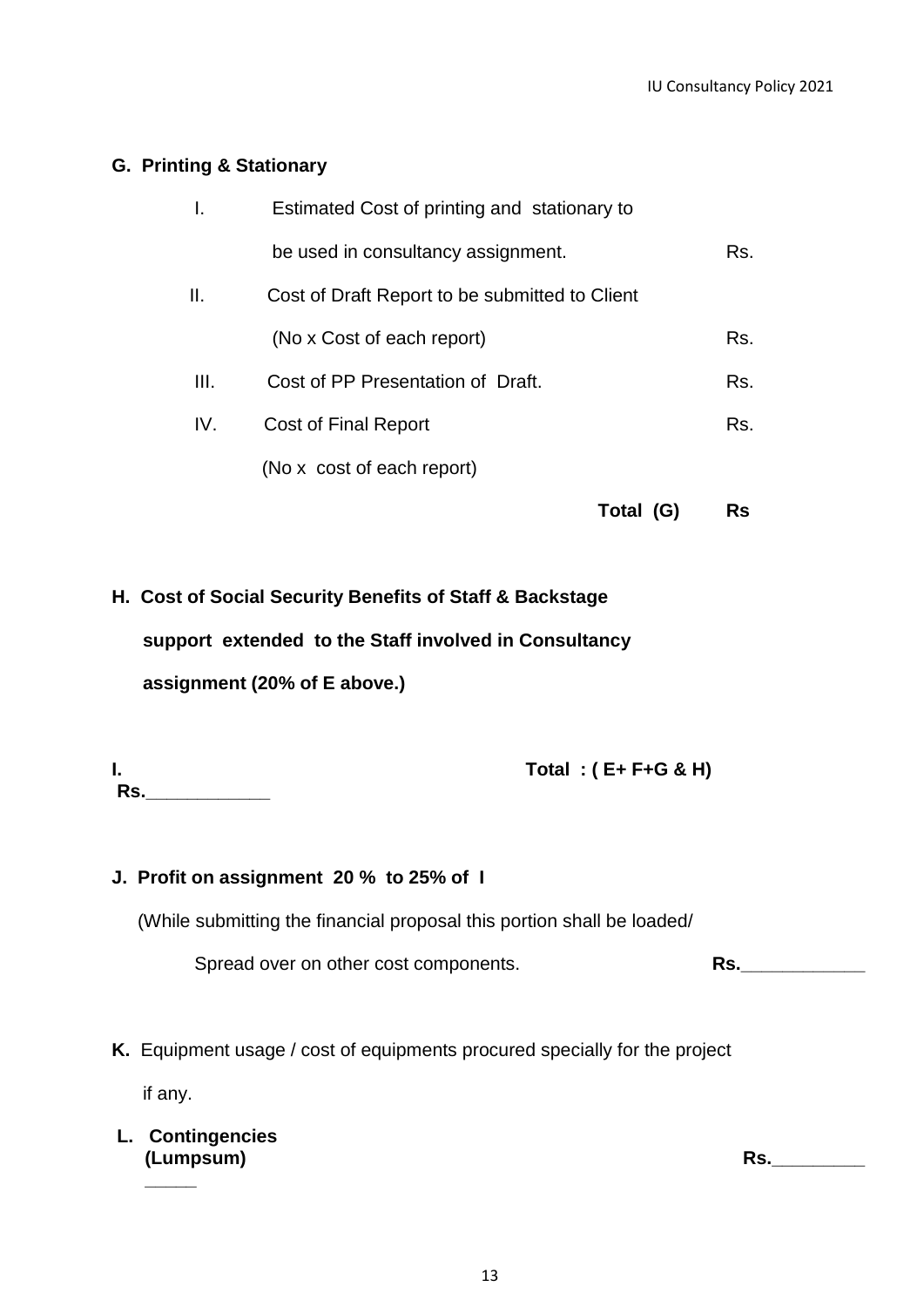**M**. Service Tax / GST (As per prevailing tariff)

**Grand Total : (I+J+K+L+M) Rs.\_\_\_\_\_\_\_\_\_\_\_\_\_\_\_** 

Total Cost of Assignment for quoting to the Client)

# **TERMS OF RECEIPT OF CONSULTANCY FEE :**

The University shall endeavor to obtain maximum percentage of consultancy amount in advance as per following schedule and shall specifically incorporate this clause in MoU/Agreement. The tentative schedule of fee to be received from client shall be as follows :

- 1. 25% on signing of MoU
- 2. 25% on commencement of field works.
- 3. 25% on submission of Draft Report
- 4. 15% on incorporating the comments (if any ) of client received on Draft Report.
- 5. 10% on submission of Final Report.